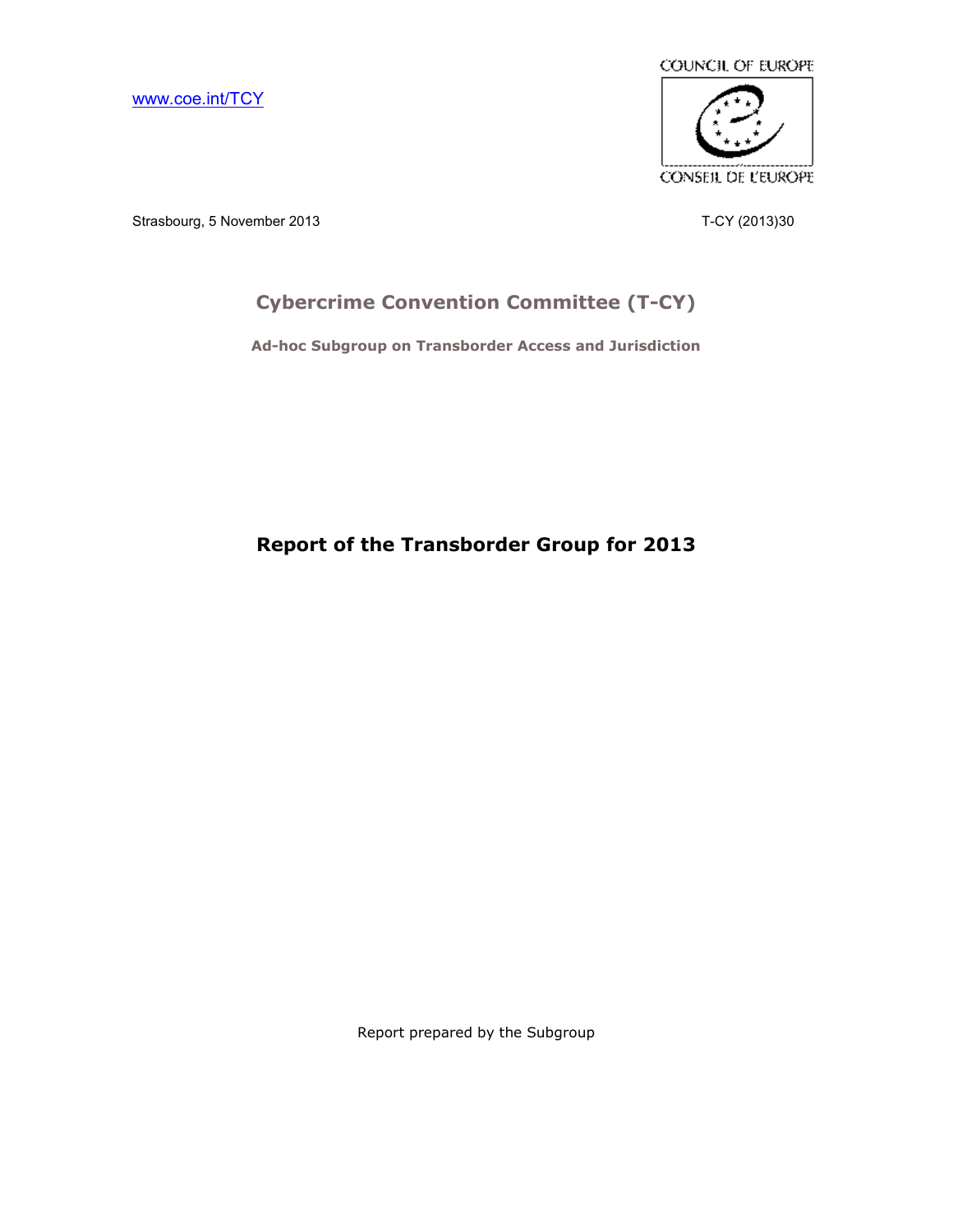### **Contents**

| 2.1 |                                                                                                       |    |
|-----|-------------------------------------------------------------------------------------------------------|----|
| 2.2 |                                                                                                       |    |
| 2.3 |                                                                                                       |    |
| 2.4 |                                                                                                       |    |
|     |                                                                                                       |    |
|     |                                                                                                       |    |
|     |                                                                                                       |    |
|     | 4.1 Extracts from the Report of the Transborder Group (December 2012) ______________________________7 |    |
|     |                                                                                                       | 13 |

#### **Contact**

| Alexander Seger                                         |     |                                |
|---------------------------------------------------------|-----|--------------------------------|
| Secretary of the Cybercrime Convention Committee (T-CY) | Tel | +33-3-9021-4506                |
| Directorate General of Human Rights and Rule of Law     | Fax | +33-3-9021-5650                |
| Council of Europe, Strasbourg, France                   |     | Email: alexander.seger@coe.int |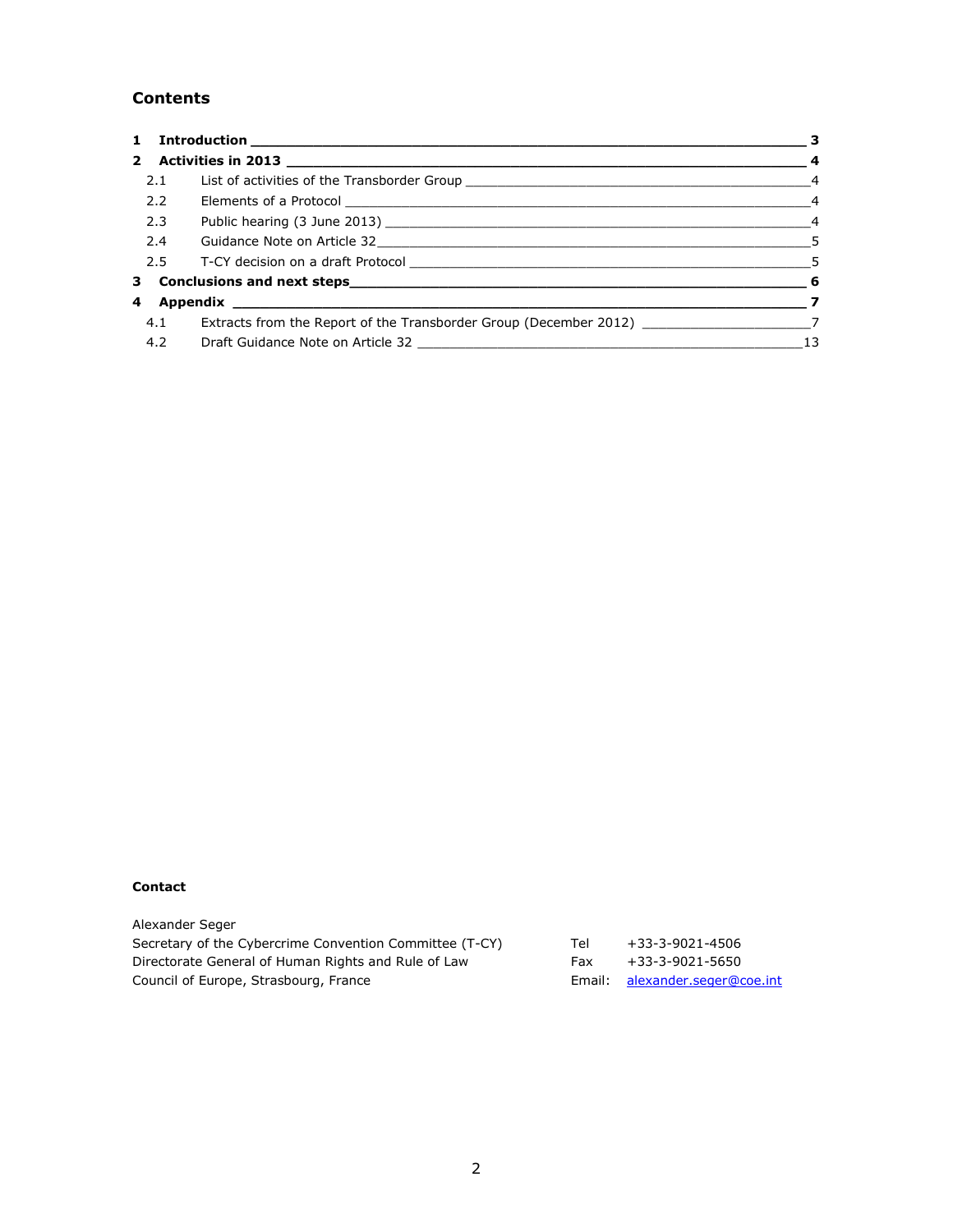# **1 Introduction**

The Ad-hoc sub-group of the T-CY on jurisdiction and transborder access to data and data flows" (hereinafter, the "Transborder Group") was established by the Cybercrime Convention Committee (T-CY), at the  $6<sup>th</sup>$  plenary session (23-24 November 2011).

The terms of reference adopted by the T-CY tasked the Transborder Group to:

develop an instrument - such as an amendment to the Convention, a Protocol or Recommendation ± to further regulate the transborder access to data and data flows, as well as the use of transborder investigative measures on the Internet and related issues, and to present a report containing its findings to the Committee.

The Transborder Group submitted a full report on "Transborder access to data and jurisdiction: what are the options?"<sup>1</sup> to the 8<sup>th</sup> T-CY Plenary which adopted the report on 6 December 2012.

The report underlined the need for transborder access, but also points at concerns and risks (legal and policy concerns, risks to procedural safeguards, implications for third parties, risks to the protection of personal data, risks to law enforcement operations) that would need to be addressed should possibilities for transborder access be enhanced, and lists a range of practices already applied some of which are going beyond the limited possibilities foreseen in the Convention on Cybercrime.

The report proposed three solutions:

- 1. More effective use of the Budapest Convention, in particular its provisions on international cooperation.
- 2. A T-CY Guidance Note on Article 32.
- 3. An additional Protocol to the Convention on Cybercrime on access to electronic evidence.

The  $8<sup>th</sup>$  Plenary of T-CY extended the Terms of Reference of the Transborder Group to 31 December 2013 in order: <sup>2</sup>

- To prepare a Guidance Note on Article 32, including a consultation of private sector entities;
- To submit a draft Mandate for the preparation of a Protocol;
- To prepare a first draft text of a possible Protocol for discussion by the  $10^{th}$  Plenary in December 2013.

The present report summarises the work undertaken by the Transborder Group in 2013 and contains proposals on next steps.

i<br>I  $1$  See Appendix for a Summary and Findings. For the full report see:

[http://www.coe.int/t/dghl/cooperation/economiccrime/Source/Cybercrime/TCY/TCY2012/TCY\\_2012\\_3\\_transborder\\_rep\\_V31](http://www.coe.int/t/dghl/cooperation/economiccrime/Source/Cybercrime/TCY/TCY2012/TCY_2012_3_transborder_rep_V31public_7Dec12.pdf) [public\\_7Dec12.pdf](http://www.coe.int/t/dghl/cooperation/economiccrime/Source/Cybercrime/TCY/TCY2012/TCY_2012_3_transborder_rep_V31public_7Dec12.pdf)<br><sup>2</sup> Members of the Transborder Group in 2012 included: Ioana Albani (Romania), Andrea Candrian (Switzerland), Markko

Kunnapu (Estonia), Erik Planken (Netherlands), Betty Shave (USA), Branko Stamenkovic (Serbia) and Pedro Verdelho (Portugal). In 2013, Tsuyoshi Kitagawa (Japan), Cristina Schulman (Romania) and Justin Millar (United Kingdom) also joined.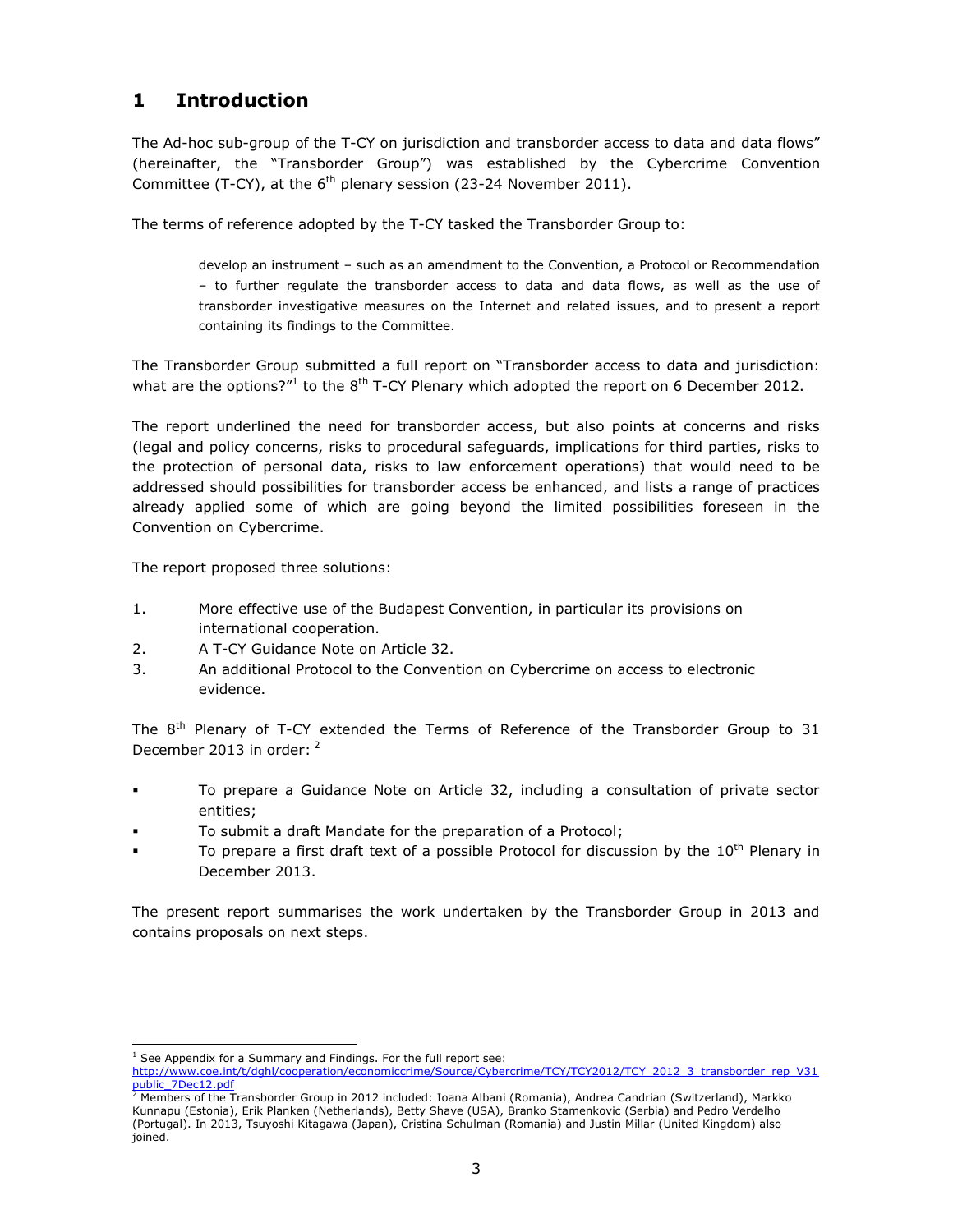# **2 Activities in 2013**

#### **2.1 List of activities of the Transborder Group**

The Transborder Group in 2013 carried out the following activities:

| 6-7 February 2013, Strasbourg     | Meeting of the Transborder Group |
|-----------------------------------|----------------------------------|
| 31 May - 2 June 2013, Klingenthal | Meeting of the Transborder Group |
| 3 June 2013, Strasbourg           | Public hearing                   |
| 4-5 June 2013, Strasbourg         | T-CY Plenary                     |
| 1-2 October 2013, Strasbourg      | Meeting of the Transborder Group |
| 4 November 2013                   | Telephone conference             |

### **2.2 Elements of a Protocol**

The Transborder Group reviewed the situations that a Protocol to the Budapest Convention could possibly cover:<sup>3</sup>

- transborder access with consent but without the limitation to data stored "in another Party";
- transborder access without consent but with lawfully obtained credentials;
- transborder access without consent in good faith or in exigent or other circumstances;
- extending a search from the original computer to connected systems without the limitation "in its territory";
- the power of disposal as connecting legal factor.

The Transborder Group reiterates the statement already made in paragraphs 309 and 310 of the detailed report as adopted in December 2012 (T-CY(2012)3):

- 309 It will be essential to establish safeguards and conditions to protect the rights of individuals and prevent misuse.
- 310 The fact that LEA of many States are already engaged in transborder access to data beyond the scope of the Budapest Convention on an uncertain legal basis, with risks to the procedural and privacy rights of individuals, and with concerns regarding national sovereignty would justify the difficult process of negotiating a binding international legal instrument. Or conversely, without such an instrument risks may increase.

### **2.3 Public hearing (3 June 2013)**

On 3 June 2013, at the Council of Europe in Strasbourg, a hearing was organised in which 35 representatives of private sector and civil society organisations and academia as well as 55 members and observer States and organisations of the T-CY participated. $4$  A number of written contributions had been received prior to the hearing. $5$ 

i<br>I <sup>3</sup> [http://www.coe.int/t/dghl/cooperation/economiccrime/Source/Cybercrime/TCY/TCY%202013/T-](http://www.coe.int/t/dghl/cooperation/economiccrime/Source/Cybercrime/TCY/TCY%202013/T-CY(2013)14transb_elements_protocol_V2.pdf)

[CY\(2013\)14transb\\_elements\\_protocol\\_V2.pdf](http://www.coe.int/t/dghl/cooperation/economiccrime/Source/Cybercrime/TCY/TCY%202013/T-CY(2013)14transb_elements_protocol_V2.pdf)

<sup>4</sup> [http://www.coe.int/t/dghl/cooperation/economiccrime/Source/Cybercrime/TCY/TCY%202013/PublicHearing\\_LOP.pdf](http://www.coe.int/t/dghl/cooperation/economiccrime/Source/Cybercrime/TCY/TCY%202013/PublicHearing_LOP.pdf) 5

[http://www.coe.int/t/dghl/cooperation/economiccrime/Source/Cybercrime/TCY/TCY%202013/TCY\(2013\)PublicHearing\\_Writt](http://www.coe.int/t/dghl/cooperation/economiccrime/Source/Cybercrime/TCY/TCY%202013/TCY(2013)PublicHearing_Written_contributions.pdf) [en\\_contributions.pdf](http://www.coe.int/t/dghl/cooperation/economiccrime/Source/Cybercrime/TCY/TCY%202013/TCY(2013)PublicHearing_Written_contributions.pdf)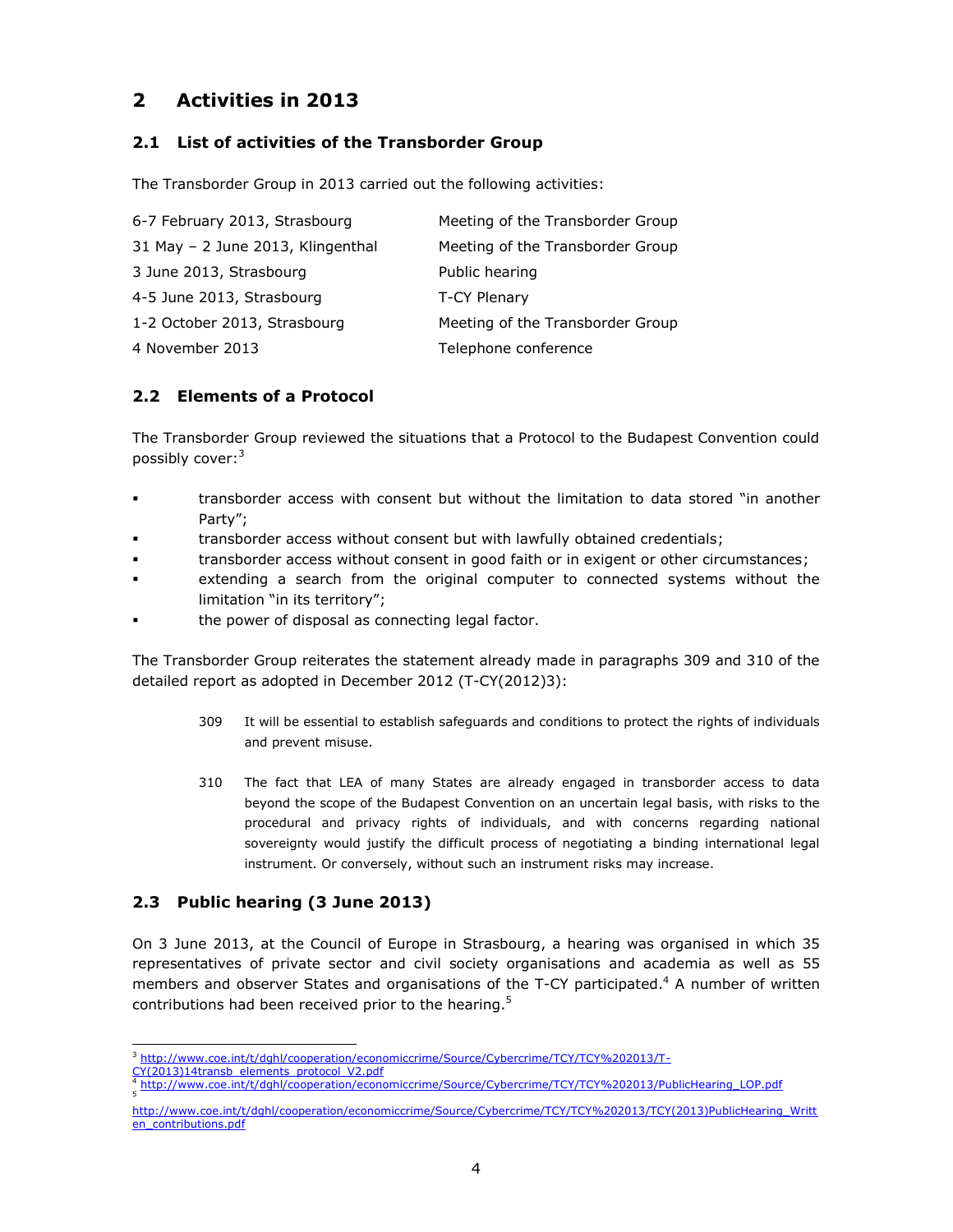The hearing showed the complexity of the matter, with some participants rejecting any possibility for transborder access to data altogether, and with others underlining the need for common solutions taking account of technological changes, the evolution of cybercrime and of the need for clearer international rules to frame practices that are widespread already.

The hearing was to help identify solutions to transborder access to data while at the same time addressing concerns, such as the procedural rights of individuals and the protection of personal data. The hearing provided useful insights, for example, regarding limitations to voluntary consent by service providers to disclose data.

However, the hearing also showed that a better understanding is required by the law enforcement community of data protection requirements, and by the data protection community regarding the realities of cyber- and physical crime, the related electronic evidence and lawful measures already undertaken in many States. It is also to be considered that the data protection frameworks affecting a large number of Parties are still evolving at the level of the Council of Europe and the European Union.

### **2.4 Guidance Note on Article 32**

The detailed report on transborder access adopted in December 2012 (T-CY(2012)3), in its appendix, already contained elements of a Guidance Note on Article 32.

The Transborder Group, in February 2013 prepared a draft Guidance Note<sup>6</sup> for discussion in the public hearing and the  $9<sup>th</sup>$  Plenary of the T-CY in June 2013.

In October 2013, the Transborder Group then prepared a revised version of a draft Guidance Note (see Appendix).

This draft, among other things,

- underlines that Article 32b is a measure to be applied in specific criminal investigations and proceedings within the scope of Article 14 Budapest Convention;
- notes that service providers would normally not be able to consent validly and voluntarily to the disclosure of users's data under Article 32b;
- states that LEA must not use Article 32b to take measures that would not be permitted under their domestic law;
- suggests that Parties consider notifying relevant authorities of the searched Party; this is proposed as an additional safeguard to protect the rights of individuals and the interests of third parties.

### **2.5 T-CY decision on a draft Protocol**

The T-CY, at its 9<sup>th</sup> Plenary (4-5 June 2013) decided to commence work on a draft  $2^{nd}$  Additional Protocol and adopted terms of reference covering the period 1 January 2014 to 31 December 2015.<sup>7</sup>

i<br>I 6

[http://www.coe.int/t/dghl/cooperation/economiccrime/Source/Cybercrime/TCY/TCY%202013/TCY\\_2013\\_7E\\_GN3\\_transbord](http://www.coe.int/t/dghl/cooperation/economiccrime/Source/Cybercrime/TCY/TCY%202013/TCY_2013_7E_GN3_transborder_V2public.pdf) e<u>r\_V2public.pdf</u><br><sup>7</sup> See Appendix 3.3 of <u>http://www.coe.int/t/dqhl/cooperation/economiccrime/Source/Cybercrime/TCY/TCY%202013/T-</u>

[CY\(2013\)22\\_PlenAbrMeetRep\\_V9.pdf](http://www.coe.int/t/dghl/cooperation/economiccrime/Source/Cybercrime/TCY/TCY%202013/T-CY(2013)22_PlenAbrMeetRep_V9.pdf)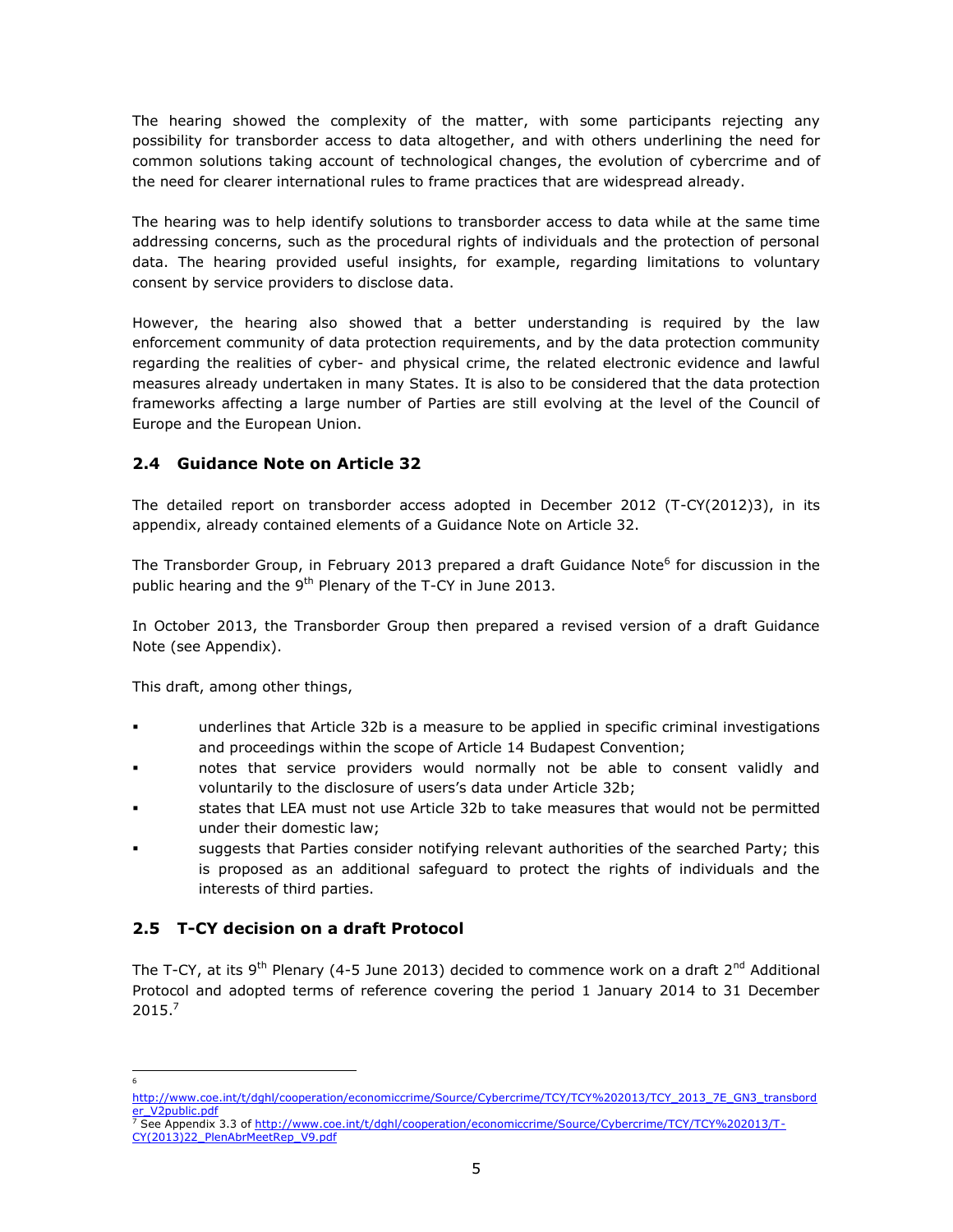# **3 Conclusions and next steps**

With the report on "Transborder access and jurisdiction: what are the options" (T-CY(2012)3) adopted by the T-CY in December 2012, with the activities of the Transborder Group in 2013, including the public hearing and the work on the draft Guidance Note on Article 32, and with the decision of the T-CY on 5 June 2013 to launch the preparation of a draft Protocol in 2014, good progress has been made with respect to a challenge that has been under considered "urgent" for some 25 years. A number of issues have been clarified.

The activities undertaken in 2012/13 have shown that the need for solutions has become more pressing. While criminals exploit the borderless nature of information and communication technologies, criminal justice authorities appear to be less and less able to meet their positive obligations to protect people against crime. This further weakens the rule of law in cyberspace.

The need for solutions thus remains pressing. Nevertheless, the Transborder Group recommends that the T-CY allows for more reflection and dialogue in 2014 with relevant stakeholders, including the private sector and data protection authorities for the following reasons:

- Solutions regarding transborder access to data must be accompanied by safeguards and conditions to protect the rights of individuals and prevent misuse. Reconciling transborder access to data with such safeguards is a complex matter. The public hearing on 3 June 2013 shows that further reflection may be required, including via continuing the dialogue with data protection authorities, civil society and private sector organisations initiated by the Transborder Group in spring 2013.
- The Budapest Convention is a criminal justice treaty covering specified criminal investigations and proceedings regarding cybercrime and electronic evidence within the scope of Article 14. It is not a treaty covering activities of national security agencies. Nevertheless, the current context is complex and could adversely affect the negotiation of a Protocol. This, in turn would entail that many crimes remain unpunished and that governments may not be able to meet their positive obligation to protect individuals against cybercrime.
- The T-CY is currently assessing Article 31 on mutual assistance and related articles on international cooperation. It is not excluded that this may lead to additional proposals to be reflected in a Protocol to the Budapest Convention.

In the light of this, the Transborder Group recommends to the T-CY Plenary to allow for further reflection and dialogue with relevant stakeholders and to take into account the results of the current round of T-CY assessments.

This time could then also be used for further discussion of the draft Guidance Note on Article 32. The actual negotiation of a draft Protocol is to commence only after a report on the abovementioned activities has been delivered by the Transborder Group and discussed by the T-CY.

\_\_\_\_\_\_\_\_\_\_\_\_\_\_\_\_\_\_\_\_\_\_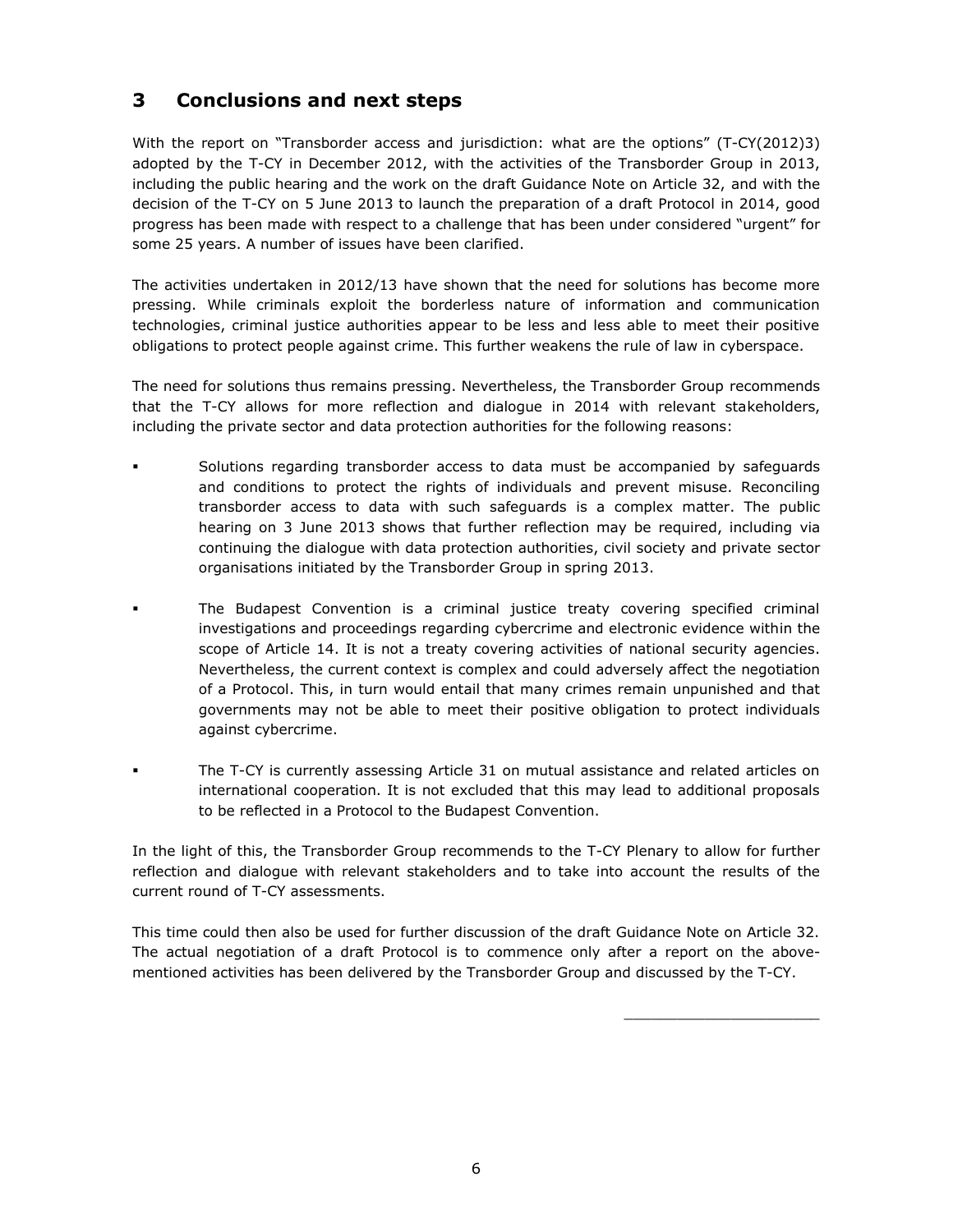## **4 Appendix**

### **4.1 Extracts from the Report of the Transborder Group (December 2012)<sup>8</sup>**

## **7 Summary and findings**

- 281 The Cybercrime Convention Committee (T-CY) established the "ad-hoc sub-group of the T-CY on jurisdiction and transborder access to data and data flows" (hereinafter, the "Transborder Group") at its 6<sup>th</sup> Plenary in November 2011 with a mandate expiring on 31 December 2012.
- 282 The Transborder Group was tasked to:

develop an instrument - such as an amendment to the Convention, a Protocol or Recommendation ± to further regulate the transborder access to data and data flows, as well as the use of transborder investigative measures on the Internet and related issues, and to present a report containing its findings to the Committee.

- 283 The Transborder Group was to examine in particular the use of Article 32b of the Convention, actual practices of transborder investigative measures and the challenges to transborder investigations under international law on jurisdiction and state sovereignty. The present report reflects the findings of the Transborder Group resulting from its work between January and November 2012.
- 284 The Transborder Group is of the view that two options could be pursued in parallel, namely, the preparation of a T-CY Guidance Note on Article 32 and of an Additional Protocol on access to data. Before proceeding further, the Transborder Group would require confirmation from the T-CY Plenary that these options should indeed be pursued. Subject to such confirmation, it is proposed that the mandate of the Transborder Group be extended to 31 December 2013.
- 285 The findings of the present report can be summarised as follows:

### **Need for transborder access**

i<br>I 8

- 286 The increasing reliance of societies on ICT is accompanied by increasing offences against and by means of computer systems. Cybercrime violates the rights of individuals and, therefore, governments have the positive obligation to protect society against crime, among other things, through effective law enforcement.
- 287 A primary goal of law enforcement is to secure evidence. In relation to cybercrime but also many other types of crime, this takes the form of electronic evidence. Electronic evidence is volatile and may be stored in multiple jurisdictions. While the primary means to secure electronic evidence stored in another State is mutual legal assistance, unilateral access to data may also be necessary in certain situations.
- 288 The question of unilateral access by law enforcement authorities of one State to data stored on a computer system in a foreign State without the need for mutual legal assistance has been under discussion since the 1980s. From the mid-1990s, this question was considered a matter of urgency. With the G8 Principles on "transborder access to stored data not requiring legal

http://www.coe.int/t/dghl/cooperation/economiccrime/Source/Cybercrime/TCY/TCY2012/TCY\_2012\_3\_transborder\_rep\_V31 public\_7Dec12.pdf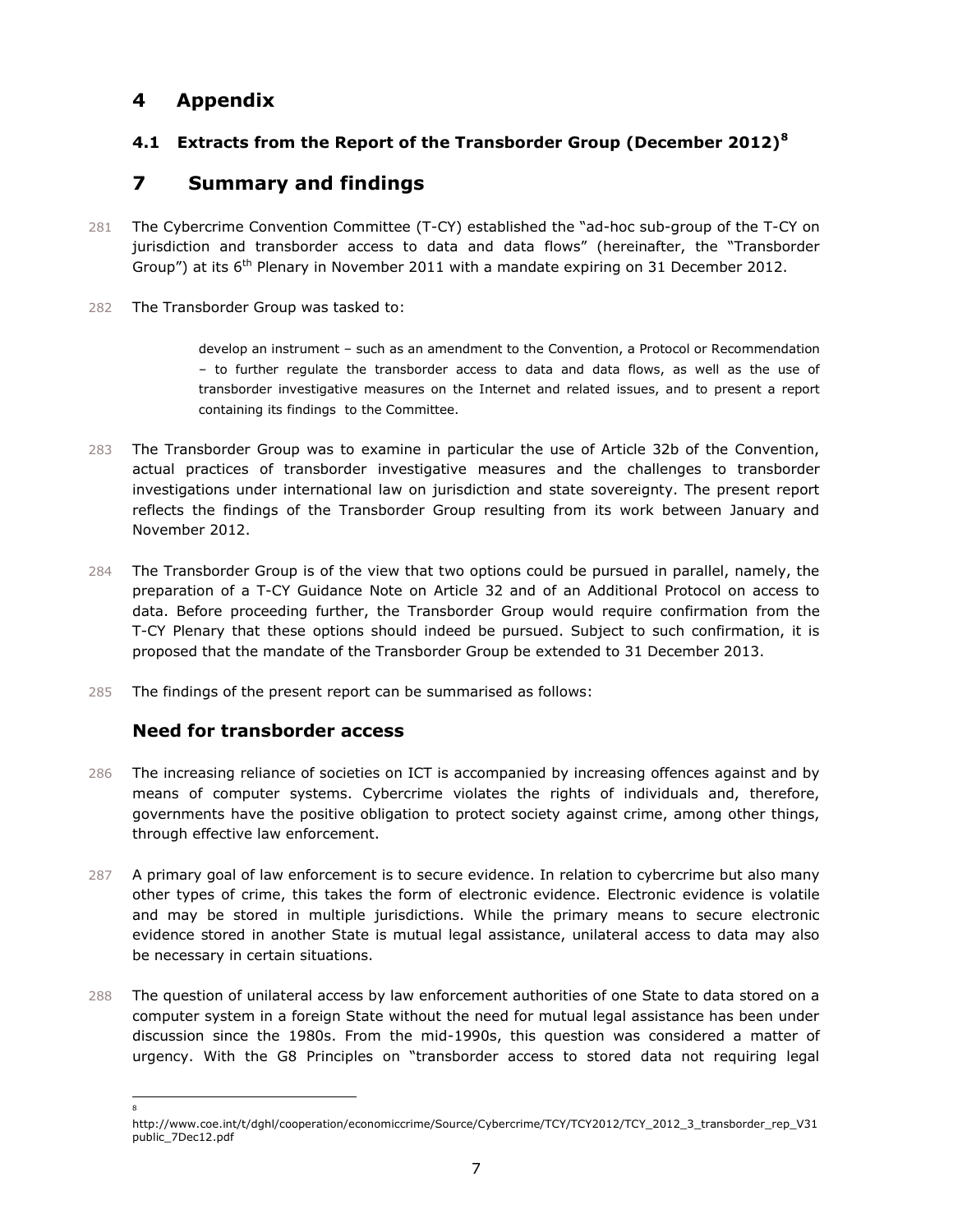assistance" adopted by Ministers of Interior and Justice in Moscow, Russian Federation, in 1999, and the inclusion in 2001 of  $-$  the very similar  $-$  Article 32 in the Budapest Convention on Cybercrime, an agreement was reached on transborder access under very limited circumstances.

- 289 In recent years, the need for transborder access has become more pressing in view of:
	- the number, complexity and impact of transnational cybercrime
	- the increasing relevance of electronic evidence in relation any crime
	- the volume of data and devices, of the type of services offered, and of offenders and victims in multiple jurisdictions
	- the increasing volatility of data and electronic evidence
	- the use of cloud computing and web-based services
	- the "loss of location", that is, the difficulty of linking data  $-$  and thus electronic evidence  $-$  to a specific territory or jurisdiction.

### **Concerns**

i<br>I

- 290 A number of concerns would need to be addressed should possibilities for transborder access be enhanced. These include:
	- Legal and policy concerns for States, including dual criminality or refusal to cooperate if this were contrary to public order. Such principles are addressed under mutual legal assistance regimes but not necessarily in situations of unilateral transborder access
	- Procedural safeguards protecting the rights of individuals in the State where investigations take place. The rights of individuals would also need to be protected in situations of transborder access
	- Implications for third parties, in particular service providers who may be subject to conflicting requests from different States
	- Risks to the protection of personal data. Service providers and other private sector entities may violate data protection rules of one State if they disclose data to the authorities of another State<sup>9</sup>
	- Risks to law enforcement operations and judicial proceedings that may be compromised through transborder access.
- 291 Therefore, in order to establish the trust necessary between Parties to agree to enhanced transborder access this would need to be accompanied by safeguards and procedures to protect the rights of individuals and third parties, and the legitimate interests of other States. Conditions need to be put in place to prevent the misuse of such powers.

### **Current provisions of the Budapest Convention**

292 Under the Budapest Convention, the primary means to obtain electronic evidence stored in foreign jurisdiction is through mutual legal assistance, or more precisely, through a combination of provisional measures to secure volatile evidence (Articles 29 and 30 on expedited preservation and Article 35 on 24/7 points of contact) and formal requests to obtain such evidence (in particular under Article 31). $10$ 

<sup>&</sup>lt;sup>9</sup> It should be noted that data protection rules are currently being changed by the Council of Europe as well as by the European Union. Further work on transborder access will need to take these developments into account.

<sup>&</sup>lt;sup>10</sup> It would seem that the potential of these provisions is yet to be fully exploited. The T-CY, in November 2011, decided to assess the implementation of the expedited preservation Articles 16, 17, 29 and 30 in 2012, and to undertake an assessment of the international cooperation provisions (in particular Article 31) in 2013.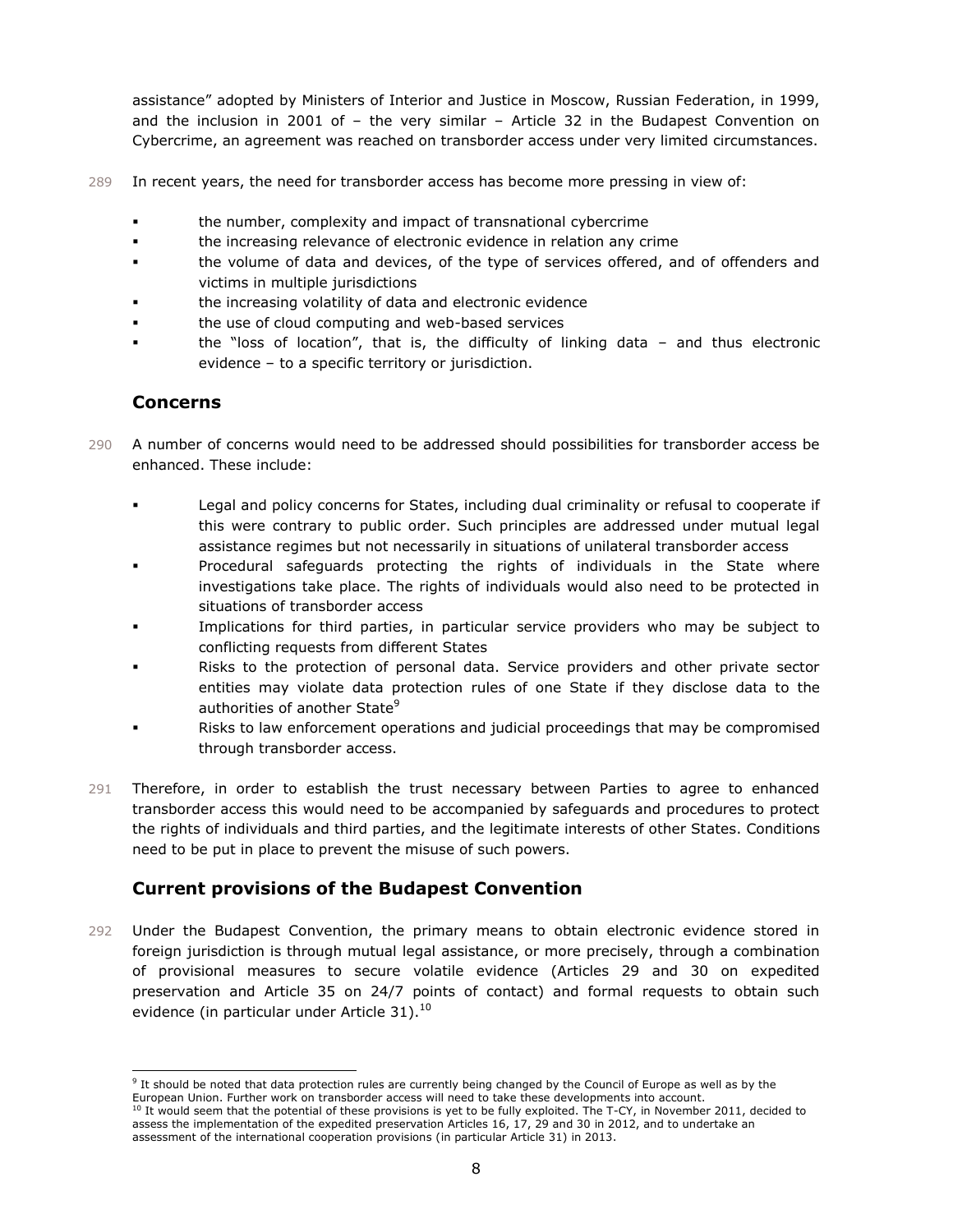- 293 Article 32 is the most relevant provision with regard to unilateral transborder access to data. Transborder access to publicly available data (Article 32a) may be considered accepted international practice and part of international customary law even beyond the Parties to the Budapest Convention.
- 294 Article 32b is an exception to the principle of territoriality and permits unilateral transborder access without the need for mutual assistance under limited circumstances. This provision has been formulated in a manner to allow for different and complex scenarios between the Parties and for data located on systems in the territory of a Party.
- 295 The Transborder Group is of the opinion that there is no need to amend Article 32 in its present form. However, as this provision is often misunderstood, the T-CY may wish to provide further guidance to Parties with respect to questions such as the meaning of "consent", the laws that apply with respect to "lawful consent" and "lawfully authorised", the person who can provide access or disclose data, or the location of a person disclosing data or providing access.
- 296 Article 19.2 (search and seizure) is to enable LEA to extend a lawful search or access from the original system to a connected system if there is reason to believe that data is stored on that system in its "territory". While under the Budapest Convention this has been designed as a domestic measure, in the context of cloud computing it is often not obvious whether the connected system is indeed on the territory of the LEA. In practice, it would seem that the measure is often applied, therefore, without the territorial limitation.
- 297 Article 22 establishes general and rather broad principles of jurisdiction. Territoriality is the primary principle, but the flag and nationality principles are also referred to and, furthermore, the Budapest Convention "does not exclude any criminal jurisdiction exercised by a Party in accordance with its domestic law" (Article 22.1d). Thus, it would seem that Article 22 would not stand in the way of additional solutions.
- 298 While the principle of territoriality will remain predominant, in particular with respect to jurisdiction to enforce, the applicability of this principle in "cyberspace" - where data are moving between, are fragmented over, are dynamically composed from, or are mirrored on servers in multiple jurisdictions  $-$  is in doubt. It is not possible to apply the principle of territoriality if the location of data is uncertain.
- 299 Article 32 has been termed an exception to the principle of territoriality as it provides for jurisdiction to enforce on a foreign territory, that is, to access data that is technically stored in the territory of another Party.
- 300 The drafters of the Budapest Convention did not consider Article 32 the ultimate solution and noted that situations beyond Article 32 were "neither authorised, nor precluded" and that additional solutions may be agreed upon at a later stage. $^{11}$

i<br>I

<sup>&</sup>lt;sup>11</sup> Budapest Convention Explanatory Report, paragraph 293.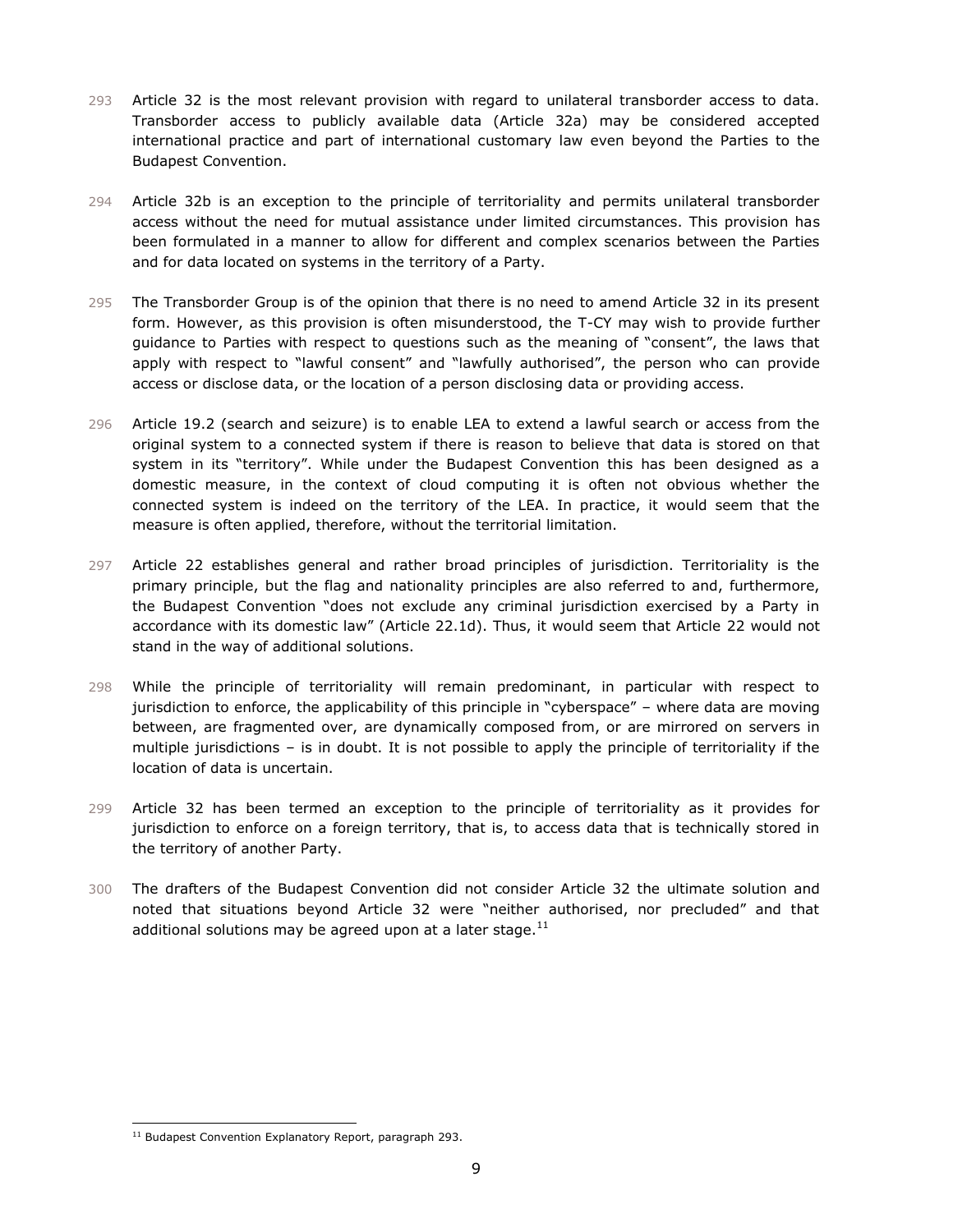# **Practices<sup>12</sup>**

i<br>I

- 301 Information available suggests that increasingly, LEA access data stored on computers in other States in order to secure electronic evidence. Such practices may go beyond the limited possibilities foreseen in Article 32b (transborder access with consent) and the Budapest Convention in general:
	- Article 32b is not a measure that is used very often by LEA to access themselves data stored in another Party. It may be used more frequently to obtain access to or the disclosure of data owned by service providers or other private sector entities, such as traffic data or subscriber information, but usually not content data of users or customers. It is not always clear whether this is considered a transborder measure in the meaning of Article 32b or considered a domestic request for data if the private sector entity is delivering a service in the State of the investigating LEA.
	- Direct LEA access may consist of extending a search from the original system that is lawfully searched to a connected system. In a sense, Article 19.2 is applied without the limitation of "in its territory".
	- Often, transborder access is not deliberate; LEA may act in good faith and may not know or know for sure that they are searching data stored on a system abroad or precisely in which jurisdiction the data is stored.
	- In some States and depending on the specific situation, once LEA know for sure that they are searching data stored on a foreign territory, they need to discontinue the search, or are only allowed to retain a copy of the data or are required to notify the other State.
	- In States allowing for transborder access, only less intrusive investigative techniques are permitted such as access with consent or with lawfully obtained access credentials, or retaining a copy of evidence while more intrusive techniques such as "hacking" an account or system, installation of key loggers for continued surveillance, removing data or disabling a system may not be permitted or only in limited circumstances.
	- Increasingly, access to data stored in foreign jurisdictions, is obtained via service providers or other private sector entities either by voluntary consent or judicial orders.
	- Private sector entities operating in multiple jurisdictions may be subjected to conflicting requirements; compliance with a lawful request in one State may entail a violation of privacy and other laws in another State.
	- Transborder access to data and the use of evidence thus obtained for use in criminal proceedings is normally subject to conditions and safeguards established by the investigating State.

<sup>&</sup>lt;sup>12</sup> The Transborder Group only analysed access to data for criminal justice purposes. These observations are related to criminal investigations and do not cover situations of direct transborder access by public authorities or access to data via private sector entities stored abroad for intelligence or national security purposes.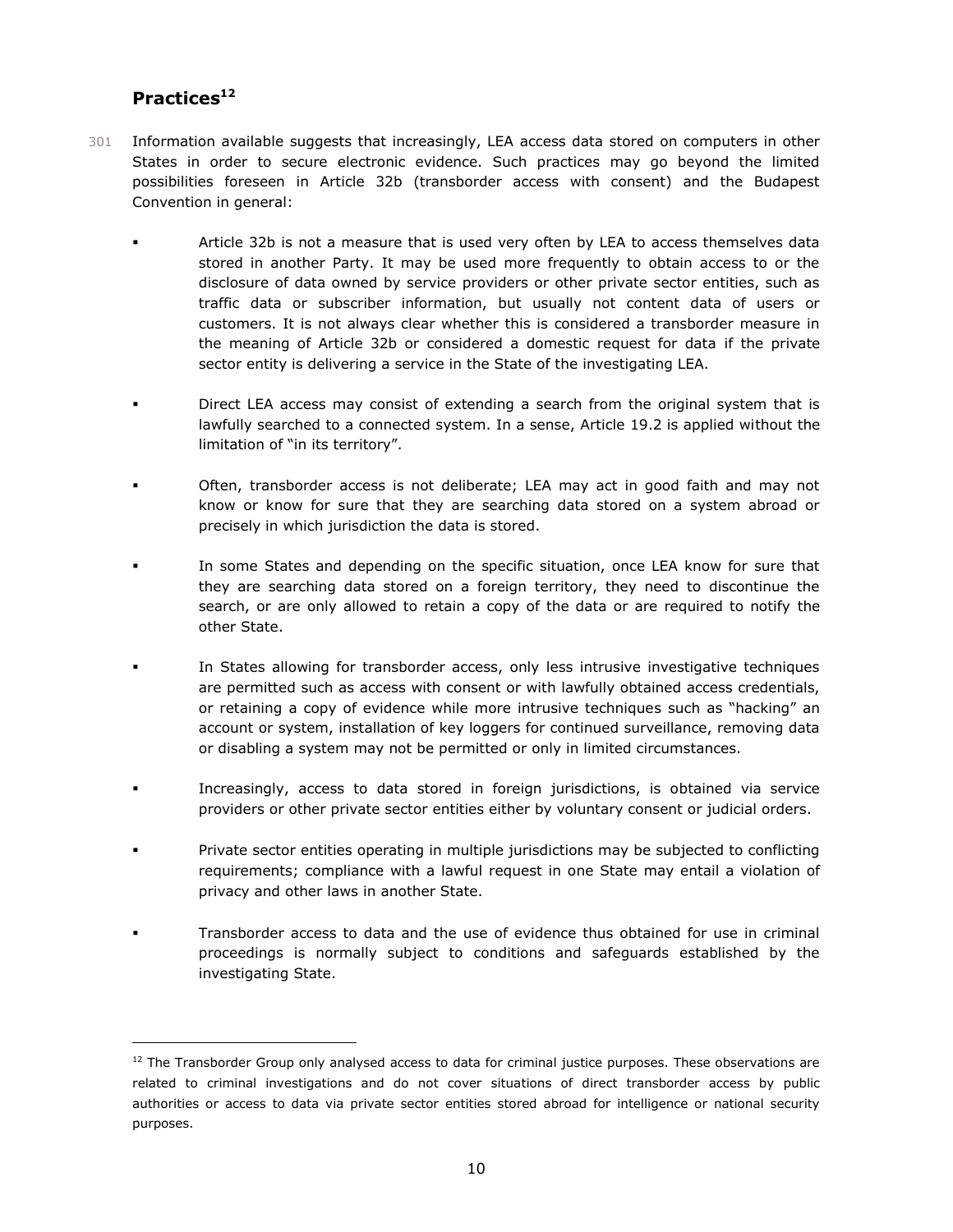302 Overall, practices, procedures as well as conditions and safeguards vary considerably between different States. Concerns regarding procedural rights of suspects, privacy and the protection of personal data, the legal basis for access to data stored in foreign jurisdictions or "in the clouds" as well as national sovereignty persist and need to be addressed.

#### **Solutions proposed**

#### **More effective use of the Budapest Convention**

- 303 The Budapest Convention is an international treaty that reflects an agreement between the Parties on how to cooperate with each other. It is already in place and the number of Parties is increasing. The Convention in its present form addresses many law enforcement needs in relation to cybercrime and electronic evidence. It enables Governments to meet their positive obligation to protect people and their rights. With regard to international cooperation it combines formal mutual assistance with expedited provisional measures to secure electronic evidence. The potential of this treaty has not yet been fully exploited by all Parties.
- 304 Parties should make effective use of the Budapest Convention on Cybercrime, in particular its provisions on international cooperation. Parties are invited to participate in the assessments of relevant Articles by the Cybercrime Convention Committee (T-CY) and to follow up on the recommendations made. Additional States are encouraged to accede to the Budapest Convention.

#### **T-CY Guidance Note on Article 32**

- 305 The T-CY should prepare a Guidance Note on Article 32b to facilitate implementation of the Budapest Convention by the Parties, to correct misunderstandings regarding transborder access under this treaty, and to reassure third parties.
- 306 Article 32b increasingly involves the cooperation of private sector entities. It will be necessary, therefore, to consult private sector entities and data protection experts in the preparation of such a Guidance Note.

#### **Additional Protocol on access to electronic evidence**

- 307 While priority should be given to the effective implementation of the Budapest Convention in its current form and while Guidance Notes by the T-CY should represent a pragmatic way to facilitate implementation, additional measures may need to be envisaged, covering in particular situations where data is moving between or stored in multiple jurisdiction or where the physical location of the data is not known. Such measures could be reflected in an Additional Protocol to the Budapest Convention.
- 308 An Additional Protocol may address situations between Parties to such an instrument such as:
	- In transborder access with consent but without the limitation to data stored "in another Party"
	- transborder access without consent but with lawfully obtained credentials
	- transborder access without consent in good faith or in exigent or other circumstances
	- extending a search from the original computer to connected systems without the limitation "in its territory"
	- the power of disposal as connecting legal factor.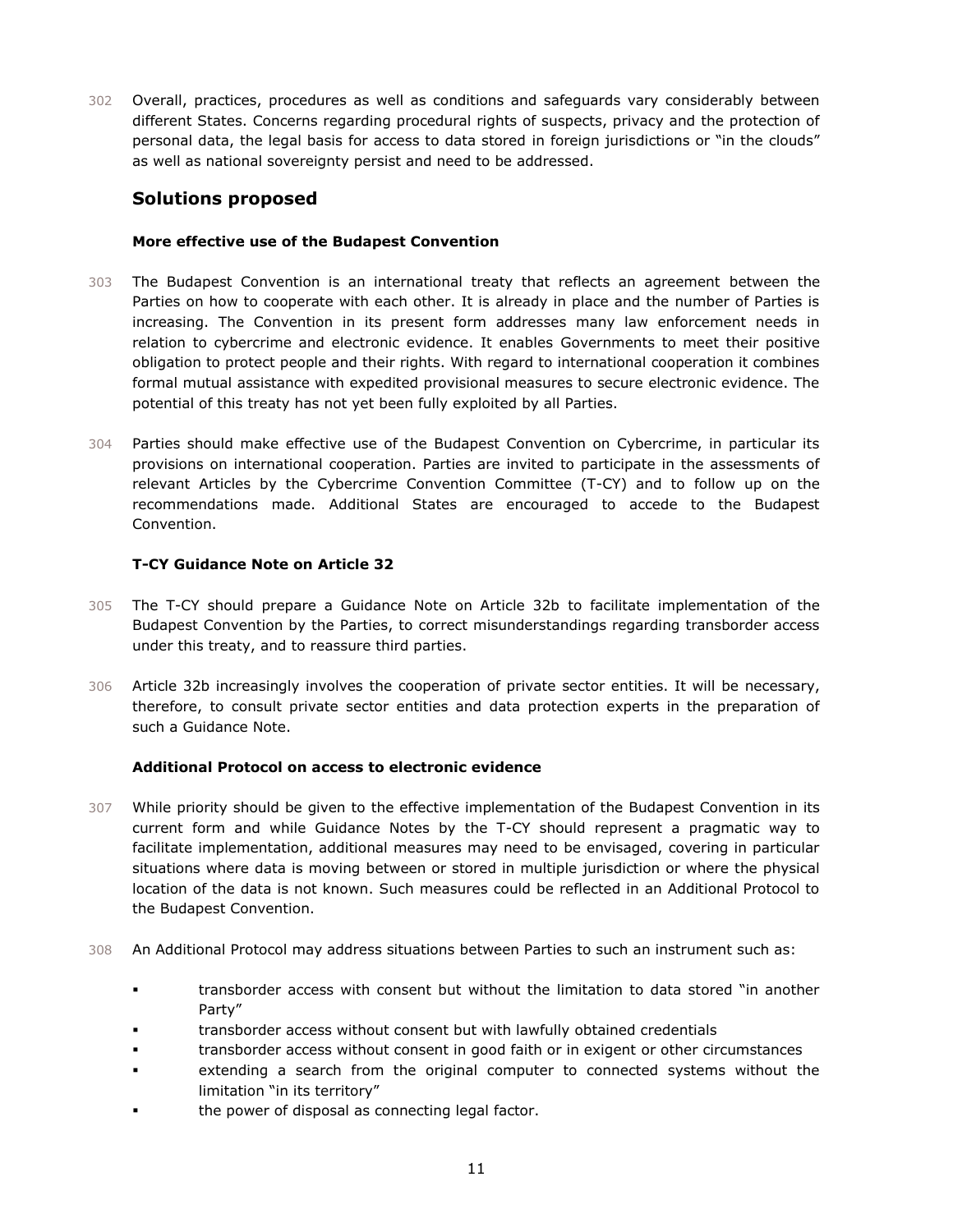- 309 It will be essential to establish safeguards and conditions to protect the rights of individuals and prevent misuse.
- 310 The fact that LEA of many States are already engaged in transborder access to data beyond the scope of the Budapest Convention on an uncertain legal basis, with risks to the procedural and privacy rights of individuals, and with concerns regarding national sovereignty would justify the difficult process of negotiating a binding international legal instrument. Or conversely, without such an instrument risks may increase.

#### **Next steps**

- 311 The T-CY adopted the present report at its  $8<sup>th</sup>$  Plenary (5-6 December 2012) and agreed to make it public.
- 312 It decided to extend the Terms of Reference of the Transborder Group to 31 December 2013 with the following tasks:
	- Preparation of a Guidance Note on Article 32 Budapest Convention, including a consultation of private sector entities. A draft should be prepared for discussion at the 9<sup>th</sup> Plenary of the T-CY in mid-2013 and a hearing of private sector entities could be held on that occasion. The Guidance Note should then be submitted for adoption to the 10<sup>th</sup> Plenary before 31 December 2013.
		- Submission by June 2013 for approval by the T-CY of a draft Mandate of the Committee of Ministers tasking the T-CY to prepare an Additional Protocol. The Group should at that point provide further elements regarding the possible content and scope of such a Protocol.
			- Pending the Mandate by the Committee of Ministers, preparation of a first draft text of a possible Protocol for discussion by the  $10^{th}$  Plenary of the T-CY before 31 December 2013.
- 313 The T-CY decided to invite Japan to provide an expert to join the Transborder Group, and to open up the work of the Group to representatives of other Parties to the Convention who may wish to participate in its meetings. Additional experts may be invited case by case.

\_\_\_\_\_\_\_\_\_\_\_\_\_\_\_\_\_\_\_\_\_\_\_\_\_\_\_\_\_\_